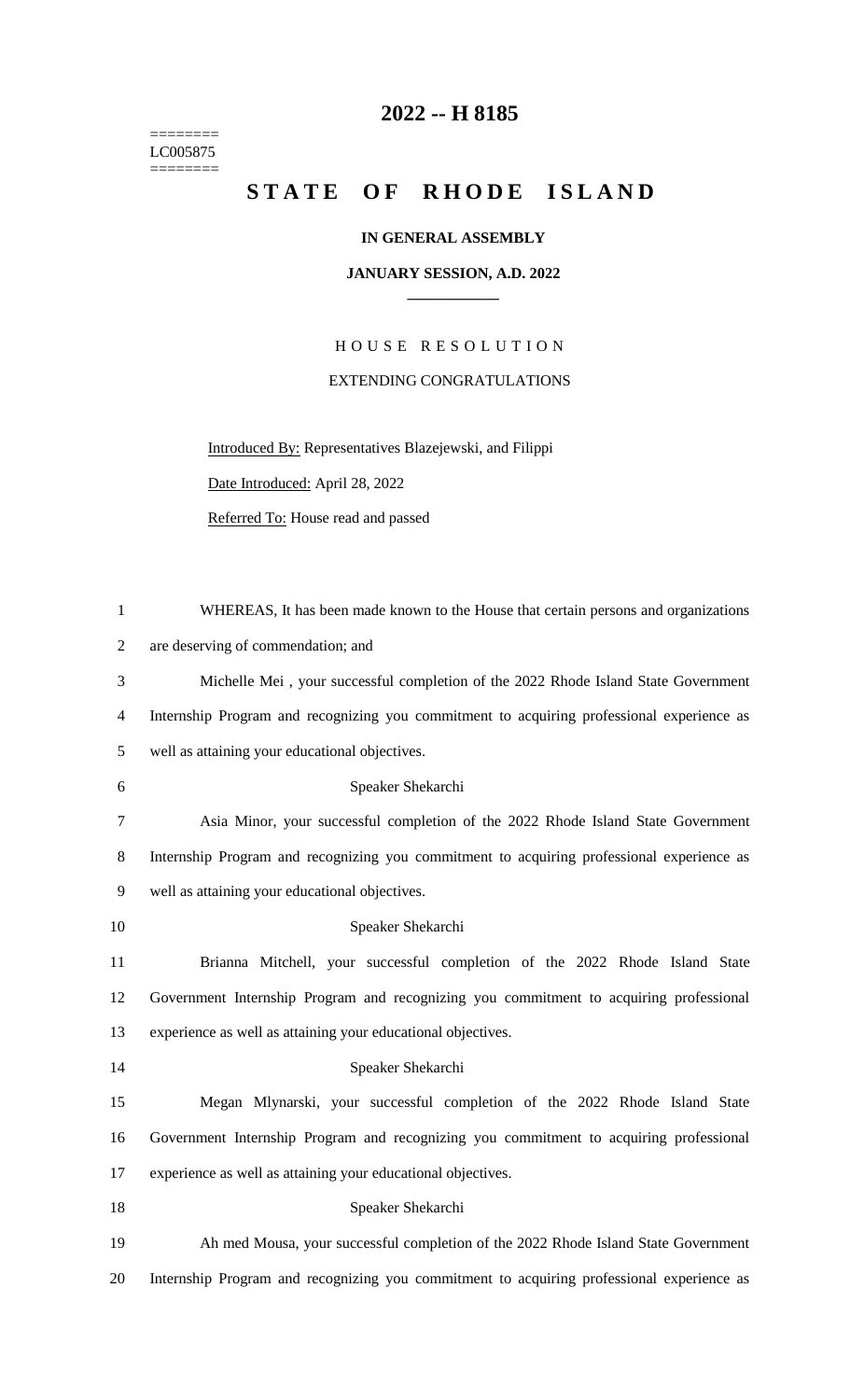| $\mathbf{1}$   | well as attaining your educational objectives.                                               |
|----------------|----------------------------------------------------------------------------------------------|
| $\overline{2}$ | Speaker Shekarchi                                                                            |
| 3              | Dulce Maria Nunez Hernandez, your successful completion of the 2022 Rhode Island             |
| 4              | State Government Internship Program and recognizing you commitment to acquiring professional |
| 5              | experience as well as attaining your educational objectives.                                 |
| 6              | Speaker Shekarchi                                                                            |
| 7              | Celia Palzkill, your successful completion of the 2022 Rhode Island State Government         |
| 8              | Internship Program and recognizing you commitment to acquiring professional experience as    |
| 9              | well as attaining your educational objectives.                                               |
| 10             | Speaker Shekarchi                                                                            |
| 11             | Jeidy Par, your successful completion of the 2022 Rhode Island State Government              |
| 12             | Internship Program and recognizing you commitment to acquiring professional experience as    |
| 13             | well as attaining your educational objectives.                                               |
| 14             | Speaker Shekarchi                                                                            |
| 15             | Matias Pavez, your successful completion of the 2022 Rhode Island State Government           |
| 16             | Internship Program and recognizing you commitment to acquiring professional experience as    |
| 17             | well as attaining your educational objectives.                                               |
| 18             | Speaker Shekarchi                                                                            |
| 19             | Lezmy Perez, your successful completion of the 2022 Rhode Island State Government            |
| 20             | Internship Program and recognizing you commitment to acquiring professional experience as    |
| 21             | well as attaining your educational objectives.                                               |
| 22             | Speaker Shekarchi                                                                            |
| 23             | Brooke Petrangelo, your successful completion of the 2022 Rhode Island State                 |
| 24             | Government Internship Program and recognizing you commitment to acquiring professional       |
| 25             | experience as well as attaining your educational objectives.                                 |
| 26             | Speaker Shekarchi                                                                            |
| 27             | Grace Ragozzino, your successful completion of the 2022 Rhode Island State                   |
| 28             | Government Internship Program and recognizing you commitment to acquiring professional       |
| 29             | experience as well as attaining your educational objectives.                                 |
| 30             | Speaker Shekarchi                                                                            |
| 31             | Jeraldyn Ramirez, your successful completion of the 2022 Rhode Island State                  |
| 32             | Government Internship Program and recognizing you commitment to acquiring professional       |
| 33             | experience as well as attaining your educational objectives.                                 |
| 34             | Speaker Shekarchi                                                                            |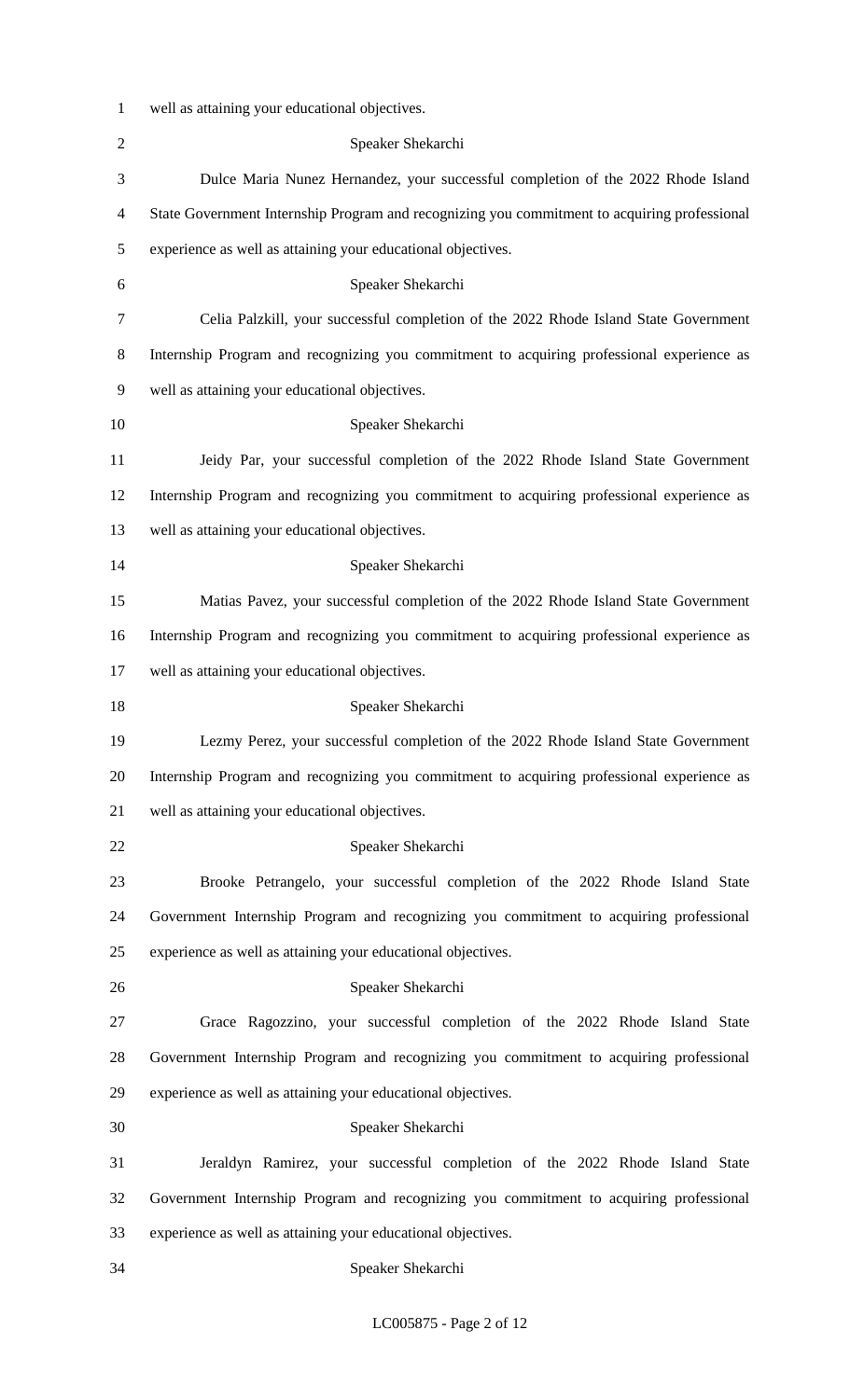| $\mathbf{1}$   | Mia Raspanti, your successful completion of the 2022 Rhode Island State Government        |
|----------------|-------------------------------------------------------------------------------------------|
| $\overline{2}$ | Internship Program and recognizing you commitment to acquiring professional experience as |
| 3              | well as attaining your educational objectives.                                            |
| $\overline{4}$ | Speaker Shekarchi                                                                         |
| 5              | Jarrett Rose, your successful completion of the 2022 Rhode Island State Government        |
| 6              | Internship Program and recognizing you commitment to acquiring professional experience as |
| $\tau$         | well as attaining your educational objectives.                                            |
| 8              | Speaker Shekarchi                                                                         |
| 9              | Kyle Samms, your successful completion of the 2022 Rhode Island State Government          |
| 10             | Internship Program and recognizing you commitment to acquiring professional experience as |
| 11             | well as attaining your educational objectives.                                            |
| 12             | Speaker Shekarchi                                                                         |
| 13             | Vanessa Sanchez, your successful completion of the 2022 Rhode Island State                |
| 14             | Government Internship Program and recognizing you commitment to acquiring professional    |
| 15             | experience as well as attaining your educational objectives.                              |
| 16             | Speaker Shekarchi                                                                         |
| 17             | Katiah-Lavahnna Scott, your successful completion of the 2022 Rhode Island State          |
| 18             | Government Internship Program and recognizing you commitment to acquiring professional    |
| 19             | experience as well as attaining your educational objectives.                              |
| 20             | Speaker Shekarchi                                                                         |
| 21             | Olivia Scuncio, your successful completion of the 2022 Rhode Island State Government      |
| 22             | Internship Program and recognizing you commitment to acquiring professional experience as |
| 23             | well as attaining your educational objectives.                                            |
| 24             | Speaker Shekarchi                                                                         |
| 25             | Matthew Smidt, your successful completion of the 2022 Rhode Island State Government       |
| 26             | Internship Program and recognizing you commitment to acquiring professional experience as |
| 27             | well as attaining your educational objectives.                                            |
| 28             | Speaker Shekarchi                                                                         |
| 29             | Zoe Sorbello, your successful completion of the 2022 Rhode Island State Government        |
| 30             | Internship Program and recognizing you commitment to acquiring professional experience as |
| 31             | well as attaining your educational objectives.                                            |
| 32             | Speaker Shekarchi                                                                         |
| 33             | Kyle Stuart, your successful completion of the 2022 Rhode Island State Government         |
| 34             | Internship Program and recognizing you commitment to acquiring professional experience as |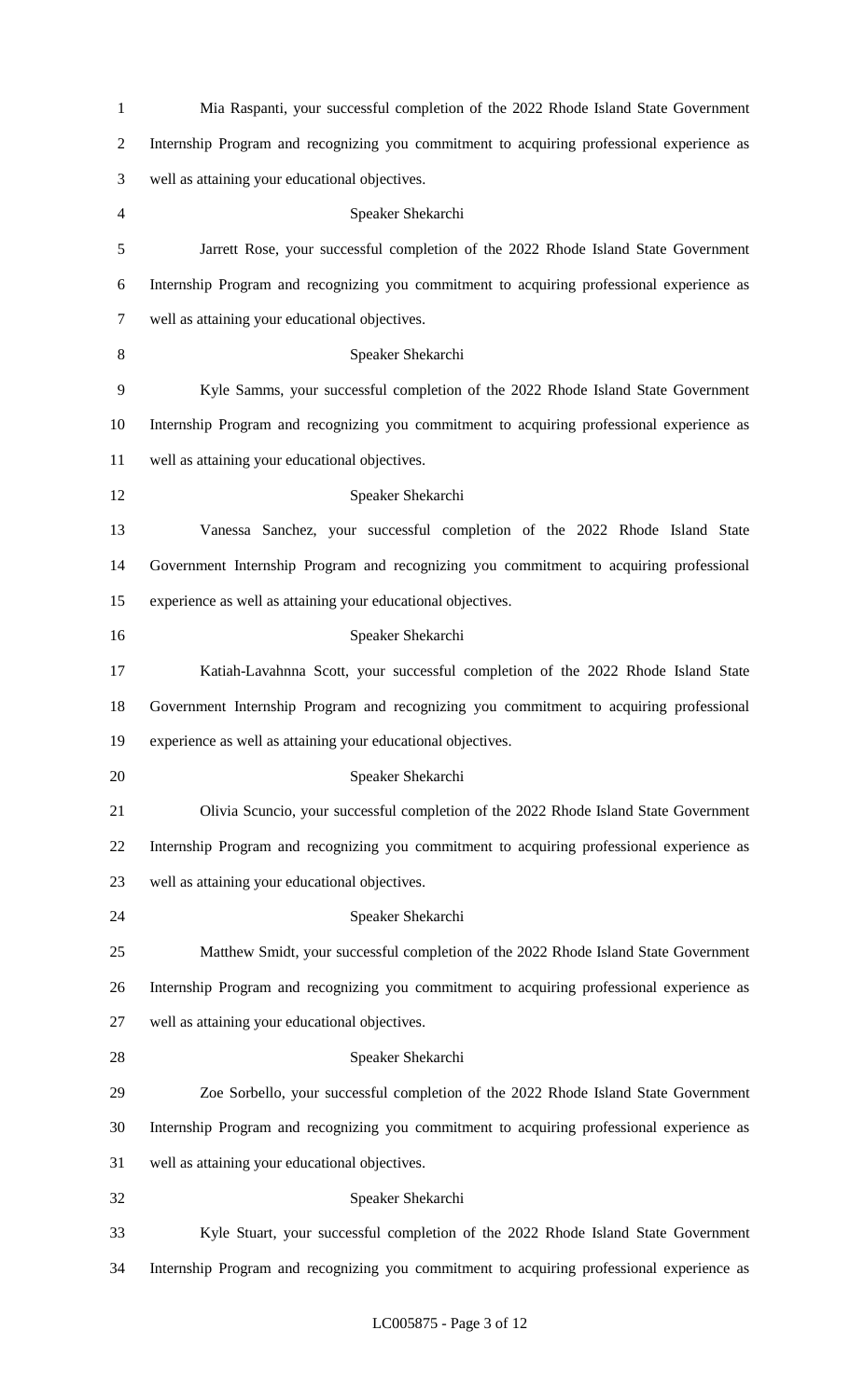| $\mathbf{1}$   | well as attaining your educational objectives.                                            |
|----------------|-------------------------------------------------------------------------------------------|
| $\overline{2}$ | Speaker Shekarchi                                                                         |
| 3              | Jessica Tam, your successful completion of the 2022 Rhode Island State Government         |
| 4              | Internship Program and recognizing you commitment to acquiring professional experience as |
| 5              | well as attaining your educational objectives.                                            |
| 6              | Speaker Shekarchi                                                                         |
| 7              | Jacob Tonseth, your successful completion of the 2022 Rhode Island State Government       |
| 8              | Internship Program and recognizing you commitment to acquiring professional experience as |
| 9              | well as attaining your educational objectives.                                            |
| 10             | Speaker Shekarchi                                                                         |
| 11             | Erin Torgensen, your successful completion of the 2022 Rhode Island State Government      |
| 12             | Internship Program and recognizing you commitment to acquiring professional experience as |
| 13             | well as attaining your educational objectives.                                            |
| 14             | Speaker Shekarchi                                                                         |
| 15             | Samuel Trachtenberg, your successful completion of the 2022 Rhode Island State            |
| 16             | Government Internship Program and recognizing you commitment to acquiring professional    |
| 17             | experience as well as attaining your educational objectives.                              |
| 18             | Speaker Shekarchi                                                                         |
| 19             | Micaela Velazco, your successful completion of the 2022 Rhode Island State                |
| 20             | Government Internship Program and recognizing you commitment to acquiring professional    |
| 21             | experience as well as attaining your educational objectives.                              |
| 22             | Speaker Shekarchi                                                                         |
| 23             | Susan Villaman, your successful completion of the 2022 Rhode Island State Government      |
| 24             | Internship Program and recognizing you commitment to acquiring professional experience as |
| 25             | well as attaining your educational objectives.                                            |
| 26             | Speaker Shekarchi                                                                         |
| 27             | Aria Winters, your successful completion of the 2022 Rhode Island State Government        |
| 28             | Internship Program and recognizing you commitment to acquiring professional experience as |
| 29             | well as attaining your educational objectives.                                            |
| 30             | Speaker Shekarchi                                                                         |
| 31             | Lillian M. Benoit, the joyous and momentous occasion of your 65th birthday on May 11,     |
| 32             | 2022.                                                                                     |
| 33             | Representative Kennedy                                                                    |
| 34             | Mary Ann C. Bousquet, the joyous and momentous occasion of your 65 birthday on May        |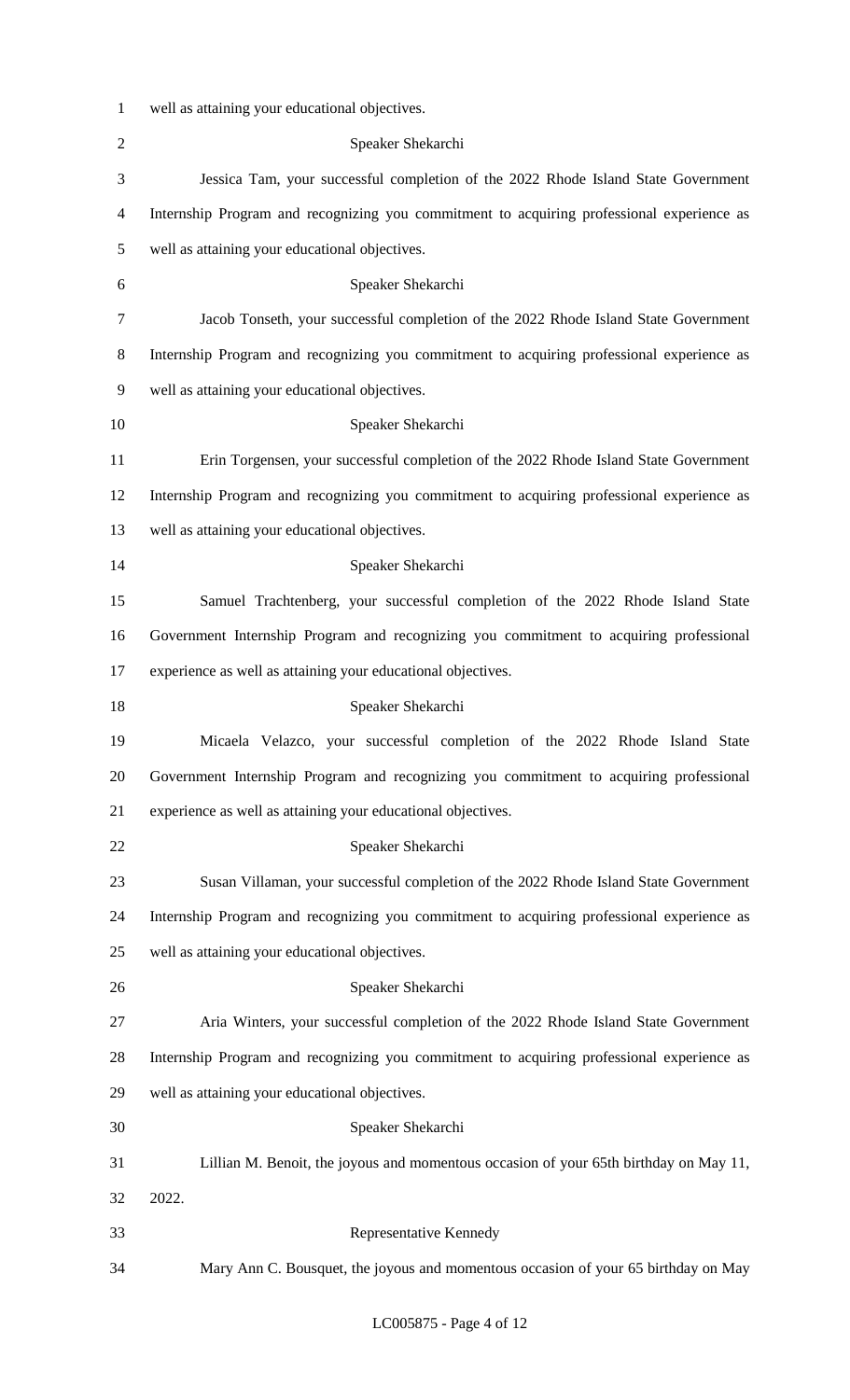| $\mathbf{1}$             | 24, 2022. |                                                                                       |
|--------------------------|-----------|---------------------------------------------------------------------------------------|
| $\sqrt{2}$               |           | Representative Kennedy                                                                |
| $\mathfrak{Z}$           |           | David William Bowyer, the joyous and momentous occasion of your 65 birthday on May    |
| $\overline{\mathcal{A}}$ | 23, 2022. |                                                                                       |
| 5                        |           | Representative Kennedy                                                                |
| 6                        |           | Brian T. Brennan, the joyous and momentous occasion of your 65 birthday on May 29,    |
| $\boldsymbol{7}$         | 2022.     |                                                                                       |
| $8\,$                    |           | Representative Kennedy                                                                |
| 9                        |           | Jennie I. Cartier, the joyous and momentous occasion of your 65 birthday on May 8,    |
| 10                       | 2022.     |                                                                                       |
| 11                       |           | Representative Kennedy                                                                |
| 12                       |           | Susan P. Conroy, the joyous and momentous occasion of your 16 birthday on May 65,     |
| 13                       | 2022.     |                                                                                       |
| 14                       |           | Representative Kennedy                                                                |
| 15                       |           | Christine M. Eiva, the joyous and momentous occasion of your 65 birthday on May 11,   |
| 16                       | 2022.     |                                                                                       |
| 17                       |           | Representative Kennedy                                                                |
| 18                       |           | Margaret J. Gallogly, the joyous and momentous occasion of your 65 birthday on May    |
| 19                       | 20, 2022. |                                                                                       |
| 20                       |           | Representative Kennedy                                                                |
| 21                       |           | Joann R. Lamere, the joyous and momentous occasion of your 65 birthday on May 20,     |
| 22                       | 2022.     |                                                                                       |
| 23                       |           | Representative Kennedy                                                                |
| 24                       |           |                                                                                       |
| 25                       |           | Henry J. Laudone Jr., the joyous and momentous occasion of your 65 birthday on May 3, |
| 26                       | 2022.     |                                                                                       |
| 27                       |           | Representative Kennedy                                                                |
| 28                       |           | Robert V. Michel, the joyous and momentous occasion of your 65 birthday on May 3,     |
| 29                       | 2022.     |                                                                                       |
| 30                       |           | Representative Kennedy                                                                |
| 31                       |           | Carol A. Nash, the joyous and momentous occasion of your 65 birthday on May 17,       |
| 32                       | 2022.     |                                                                                       |
| 33                       |           | Representative Kennedy                                                                |
| 34                       |           | Daniel Douglas Smith, the joyous and momentous occasion of your 65 birthday on May    |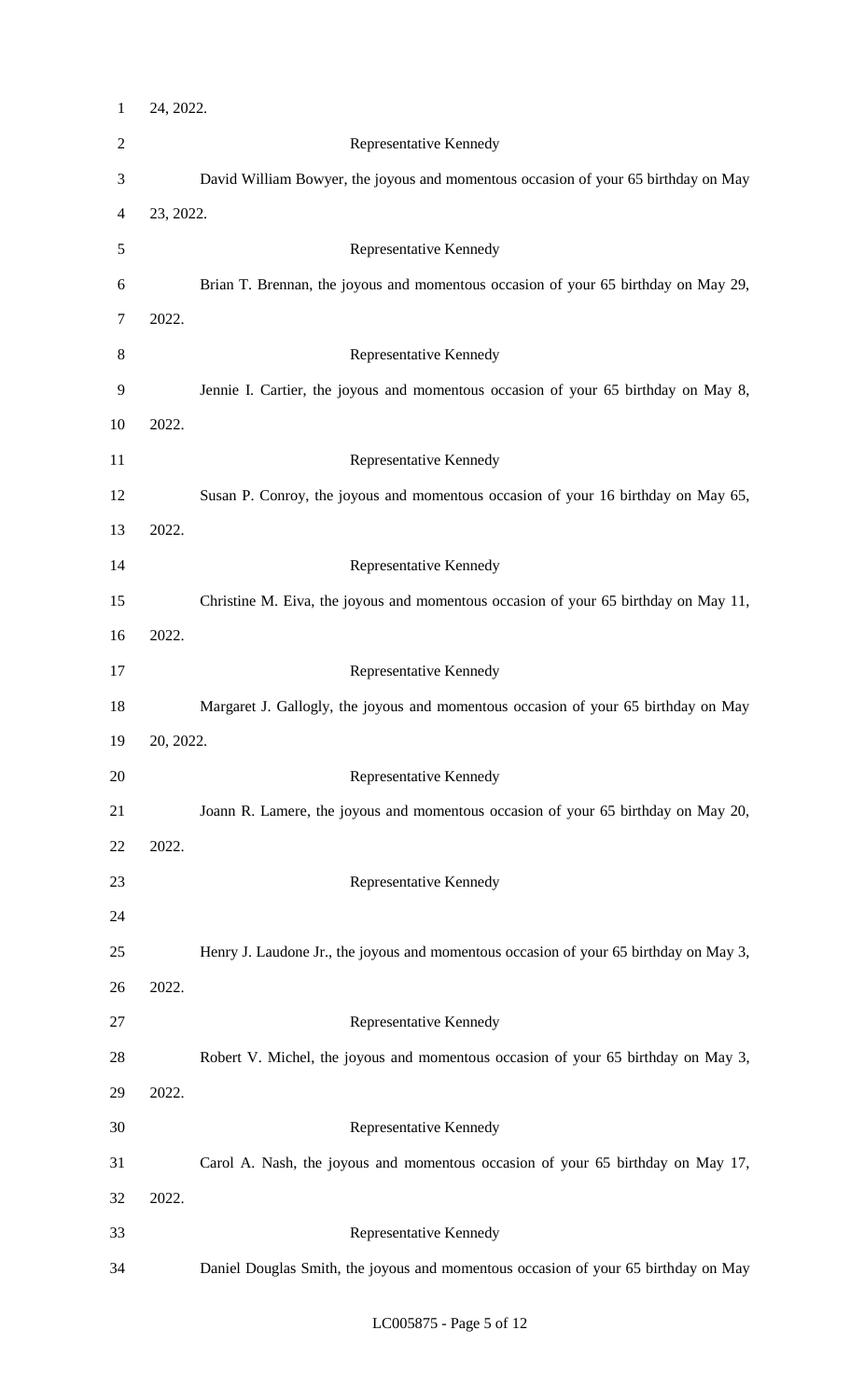| $\mathbf{1}$ | 24, 2022.                                                                             |
|--------------|---------------------------------------------------------------------------------------|
| 2            | Representative Kennedy                                                                |
| 3            |                                                                                       |
| 4            | John Blake Vincent, the joyous and momentous occasion of your 65 birthday on May 5,   |
| 5            | 2022.                                                                                 |
| 6            | Representative Kennedy                                                                |
| 7            | Joan Fontana Wallace, the joyous and momentous occasion of your 65 birthday on May    |
| 8            | 24, 2022.                                                                             |
| 9            | Representative Kennedy                                                                |
| 10           | Angelo A. Casale Jr., the joyous and momentous occasion of your xx birthday on May    |
| 11           | xx, 2022.                                                                             |
| 12           | Representative Kennedy                                                                |
| 13           |                                                                                       |
| 14           | William E. Jacobson Jr., the joyous and momentous occasion of your 70 birthday on May |
| 15           | 1, 2022.                                                                              |
| 16           | Representative Kennedy                                                                |
| 17           | John Edward Makowski, the joyous and momentous occasion of your 70 birthday on        |
| 18           | May 3, 2022.                                                                          |
| 19           | Representative Kennedy                                                                |
| 20           | Paul D. Rosenbloom, the joyous and momentous occasion of your 70 birthday on May      |
| 21           | 11, 2022.                                                                             |
| 22           | Representative Kennedy                                                                |
| 23           | Geraldine A. Sereno, the joyous and momentous occasion of your 70 birthday on May     |
| 24           | 25, 2022.                                                                             |
| 25           | Representative Kennedy                                                                |
| 26           | Ronald B. Taylor Sr., the joyous and momentous occasion of your 70 birthday on May 2, |
| 27           | 2022.                                                                                 |
| 28           | Representative Kennedy                                                                |
| 29           | Robert Arnold Tuttle, the joyous and momentous occasion of your 70 birthday on May    |
| 30           | 19, 2022.                                                                             |
| 31           | Representative Kennedy                                                                |
| 32           | Robert K. Woods, the joyous and momentous occasion of your 70 birthday on May 2,      |
| 33           | 2022.                                                                                 |
| 34           | Representative Kennedy                                                                |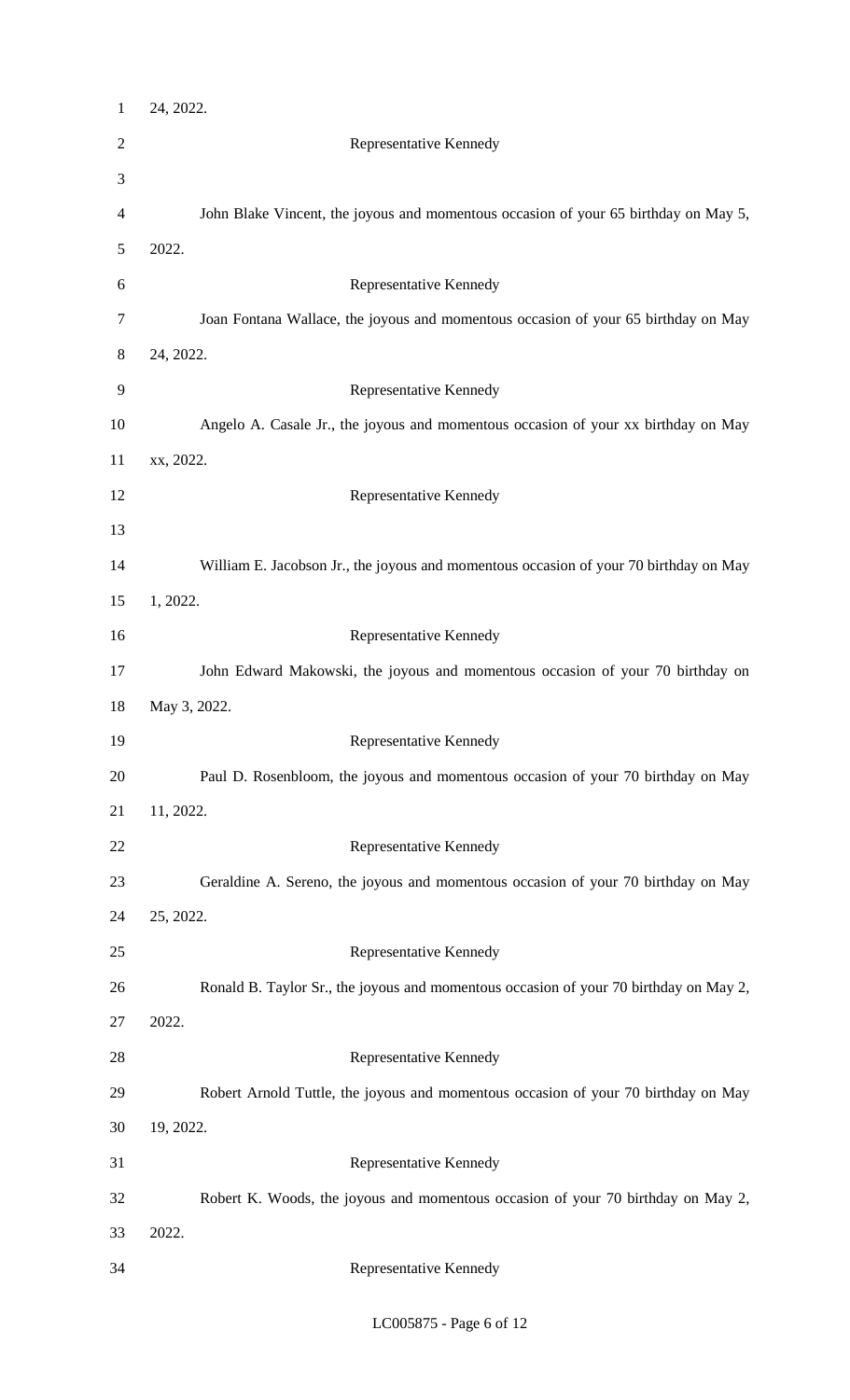| $\mathbf{1}$   | Brigitte T. Brocato, the joyous and momentous occasion of your 75 birthday on May 31,  |
|----------------|----------------------------------------------------------------------------------------|
| $\overline{2}$ | 2022.                                                                                  |
| 3              | Representative Kennedy                                                                 |
| 4              | Nancy S. Burdick, the joyous and momentous occasion of your 75 birthday on May 25,     |
| 5              | 2022.                                                                                  |
| 6              | Representative Kennedy                                                                 |
| 7              | Donna Marie Finch, the joyous and momentous occasion of your 75 birthday on May 13,    |
| 8              | 2022.                                                                                  |
| 9              | Representative Kennedy                                                                 |
| 10             | Encarnacoa A. Foster, the joyous and momentous occasion of your 75 birthday on May     |
| 11             | 19, 2022.                                                                              |
| 12             | Representative Kennedy                                                                 |
| 13             | Noel J. Ireland, the joyous and momentous occasion of your 75 birthday on May 1, 2022. |
| 14             | Representative Kennedy                                                                 |
| 15             | Raymond S. Larocque, the joyous and momentous occasion of your 75 birthday on May      |
| 16             | 23, 2022.                                                                              |
| 17             | Representative Kennedy                                                                 |
| 18             | Mary Jo Matson, the joyous and momentous occasion of your 75 birthday on May 12,       |
| 19             | 2022.                                                                                  |
| 20             | Representative Kennedy                                                                 |
| 21             |                                                                                        |
| 22             | Ronald Myron Rodehorst, the joyous and momentous occasion of your 75 birthday on       |
| 23             | May 14, 2022.                                                                          |
| 24             | Representative Kennedy                                                                 |
| 25             | Edith L. Rose, the joyous and momentous occasion of your 75 birthday on May 13, 2022.  |
| 26             | Representative Kennedy                                                                 |
| 27             | Margaret Morton Boland, the joyous and momentous occasion of your 80 birthday on       |
| 28             | May 16, 2022.                                                                          |
| 29             | Representative Kennedy                                                                 |
| 30             | Eugene John Gencarelli Jr., the joyous and momentous occasion of your 80 birthday on   |
| 31             | May 18, 2022.                                                                          |
| 32             | Representative Kennedy                                                                 |
| 33             | Joanne R. Kenyon, the joyous and momentous occasion of your 80 birthday on May 20,     |
| 34             | 2022.                                                                                  |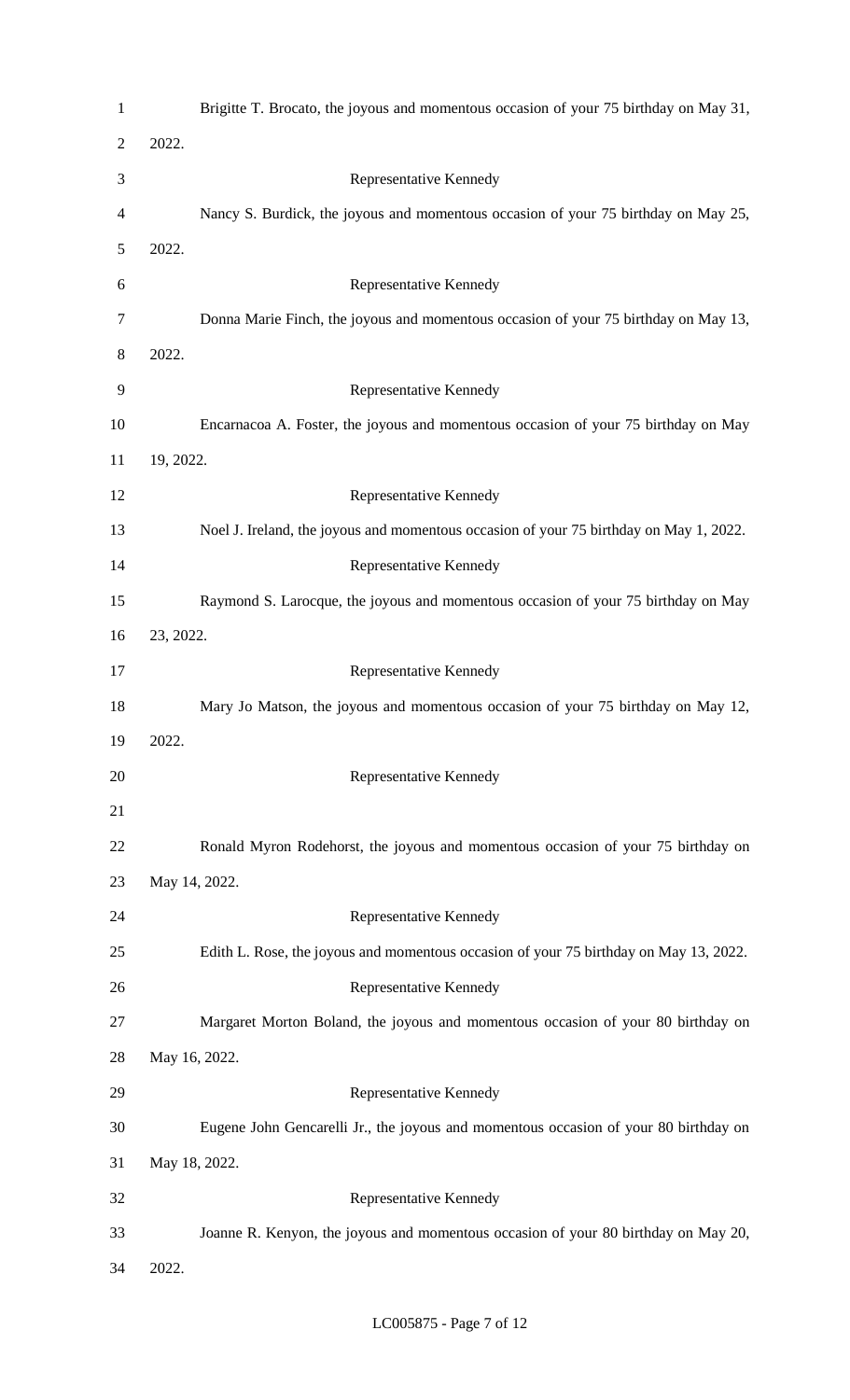| $\mathbf{1}$   | Representative Kennedy                                                                |
|----------------|---------------------------------------------------------------------------------------|
| $\overline{c}$ | Ronald H. Miller, the joyous and momentous occasion of your 80 birthday on May 12,    |
| 3              | 2022.                                                                                 |
| 4              | Representative Kennedy                                                                |
| 5              | Barbara M. Murdock, the joyous and momentous occasion of your 80 birthday on May      |
| 6              | 26, 2022.                                                                             |
| 7              | Representative Kennedy                                                                |
| 8              | Harold Bernard Teague Jr., the joyous and momentous occasion of your 80 birthday on   |
| 9              | May 30, 2022.                                                                         |
| 10             | Representative Kennedy                                                                |
| 11             | Paul Welker, the joyous and momentous occasion of your 80 birthday on May 3, 2022.    |
| 12             | Representative Kennedy                                                                |
| 13             | Mary C. Boyer, the joyous and momentous occasion of your 85 birthday on May 8, 2022.  |
| 14             | Representative Kennedy                                                                |
| 15             | Charlotte R. Korean, the joyous and momentous occasion of your 85 birthday on May 4,  |
| 16             | 2022.                                                                                 |
| 17             | Representative Kennedy                                                                |
| 18             | Shirley S. Sposato, the joyous and momentous occasion of your 85 birthday on May 31,  |
| 19             | 2022.                                                                                 |
| 20             | Representative Kennedy                                                                |
| 21             | Barbara Hope Wilcox, the joyous and momentous occasion of your 85 birthday on May     |
| 22             | 5, 2022.                                                                              |
| 23             | Representative Kennedy                                                                |
| 24             | Joan A. King, the joyous and momentous occasion of your 90 birthday on May 20, 2022.  |
| 25             | Representative Kennedy                                                                |
| 26             | Eileen M. Morrone, the joyous and momentous occasion of your 90 birthday on May 2,    |
| 27             | 2022.                                                                                 |
| 28             | Representative Kennedy                                                                |
| 29             | The Noori Family, your generosity both monetarily and materially in support of the    |
| 30             | Afghan Relief Rhode Island effort to welcome and resettle over 300 Afghan Refugees in |
| 31             | Washington County.                                                                    |
| 32             | Representatives Craven, Fogarty, Casimiro, McEntee and Tanzi                          |
| 33             | The Jelani Family, your generosity both monetarily and materially in support of the   |
| 34             | Afghan Relief Rhode Island effort to welcome and resettle over 300 Afghan Refugees in |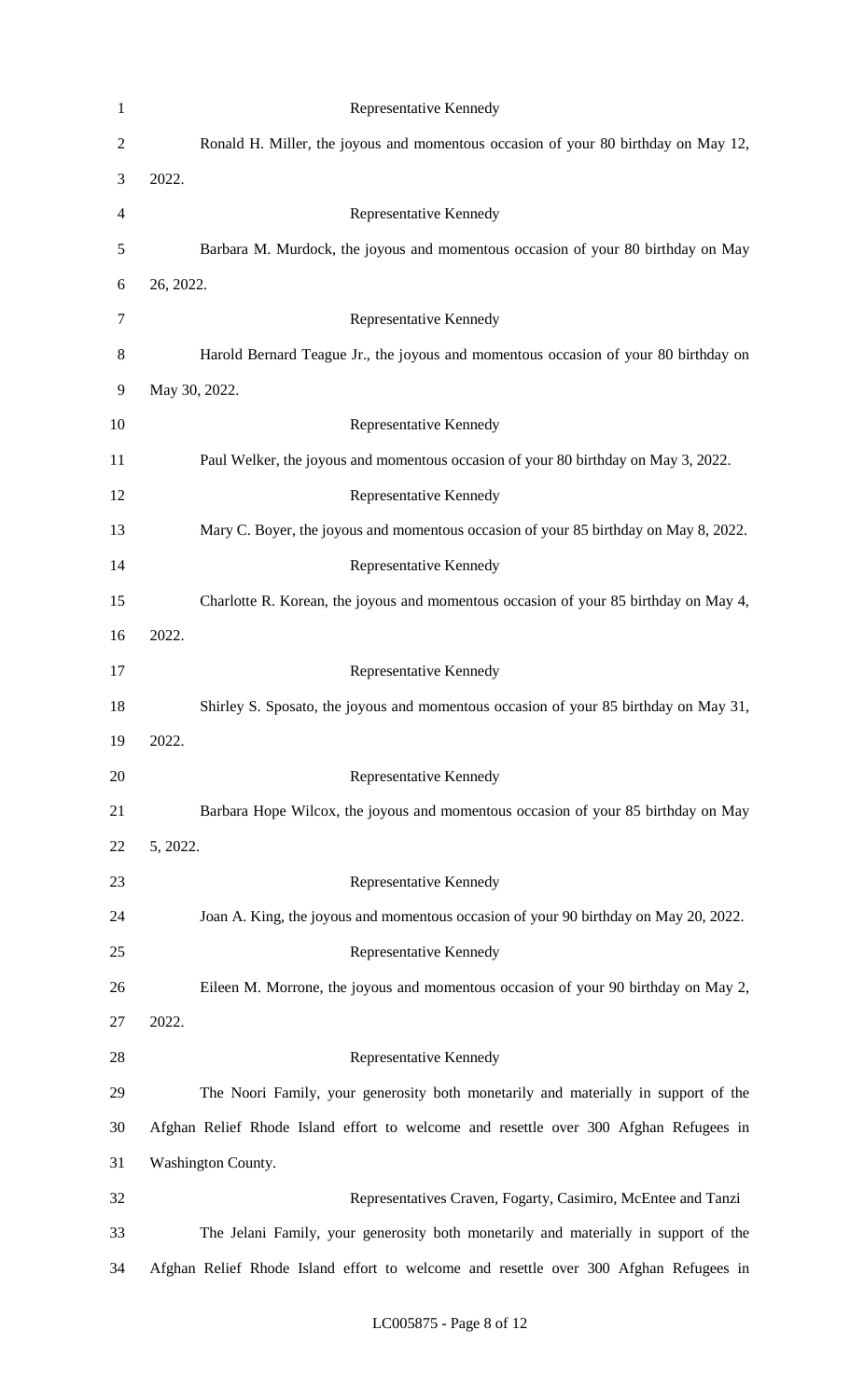Washington County.

| $\overline{c}$ | Representatives Craven, Fogarty, Casimiro, McEntee and Tanzi                                   |
|----------------|------------------------------------------------------------------------------------------------|
| 3              | Lauren Martins, Owner Lauren's Café; the joyous and momentous occasion of the One              |
| 4              | Year Anniversary of Lauren's Café and your commitment to perfecting every coffee, dessert, and |
| 5              | dish for the satisfaction of every customer you serve.                                         |
| 6              | Representatives Solomon and Barros                                                             |
| 7              | James "Jimmy" Burchfield, the prestigious honor of being inducted into the Rhode Island        |
| 8              | Heritage Hall of Fame for your significant contributions to you community, state and nation.   |
| 9              | Speaker Shekarchi and Representatives Corvese                                                  |
| 10             | Robert Burke, the prestigious honor of being inducted into the Rhode Island Heritage           |
| 11             | Hall of Fame for your significant contributions to you community, state and nation.            |
| 12             | Speaker Shekarchi                                                                              |
| 13             | Arnold "Buff" Chace, the prestigious honor of being inducted into the Rhode Island             |
| 14             | Heritage Hall of Fame for your significant contributions to you community, state and nation.   |
| 15             | Speaker Shekarchi                                                                              |
| 16             | Wilfred "Eagle Heart" Greene, the prestigious honor of being inducted into the Rhode           |
| 17             | Island Heritage Hall of Fame for your significant contributions to you community, state and    |
| 18             | nation.                                                                                        |
| 19             | Speaker Shekarchi                                                                              |
| 20             | Speaker John Harwood, the prestigious honor of being inducted into the Rhode Island            |
| 21             | Heritage Hall of Fame for your significant contributions to you community, state and nation.   |
| 22             | Speaker Shekarchi                                                                              |
| 23             | Roberta Mudge-Humble, the prestigious honor of being inducted into the Rhode Island            |
| 24             | Heritage Hall of Fame for your significant contributions to you community, state and nation.   |
| 25             | Speaker Shekarchi                                                                              |
| 26             | Dr. Edward Iannuccilli, the prestigious honor of being inducted into the Rhode Island          |
| 27             | Heritage Hall of Fame for your significant contributions to you community, state and nation.   |
| 28             | Speaker Shekarchi                                                                              |
| 29             | Mark Patinkin, the prestigious honor of being inducted into the Rhode Island Heritage          |
| 30             | Hall of Fame for your significant contributions to you community, state and nation.            |
| 31             | Speaker Shekarchi                                                                              |
| 32             | Stanley Weiss, the prestigious honor of being inducted into the Rhode Island Heritage          |
| 33             | Hall of Fame for your significant contributions to you community, state and nation.            |
|                |                                                                                                |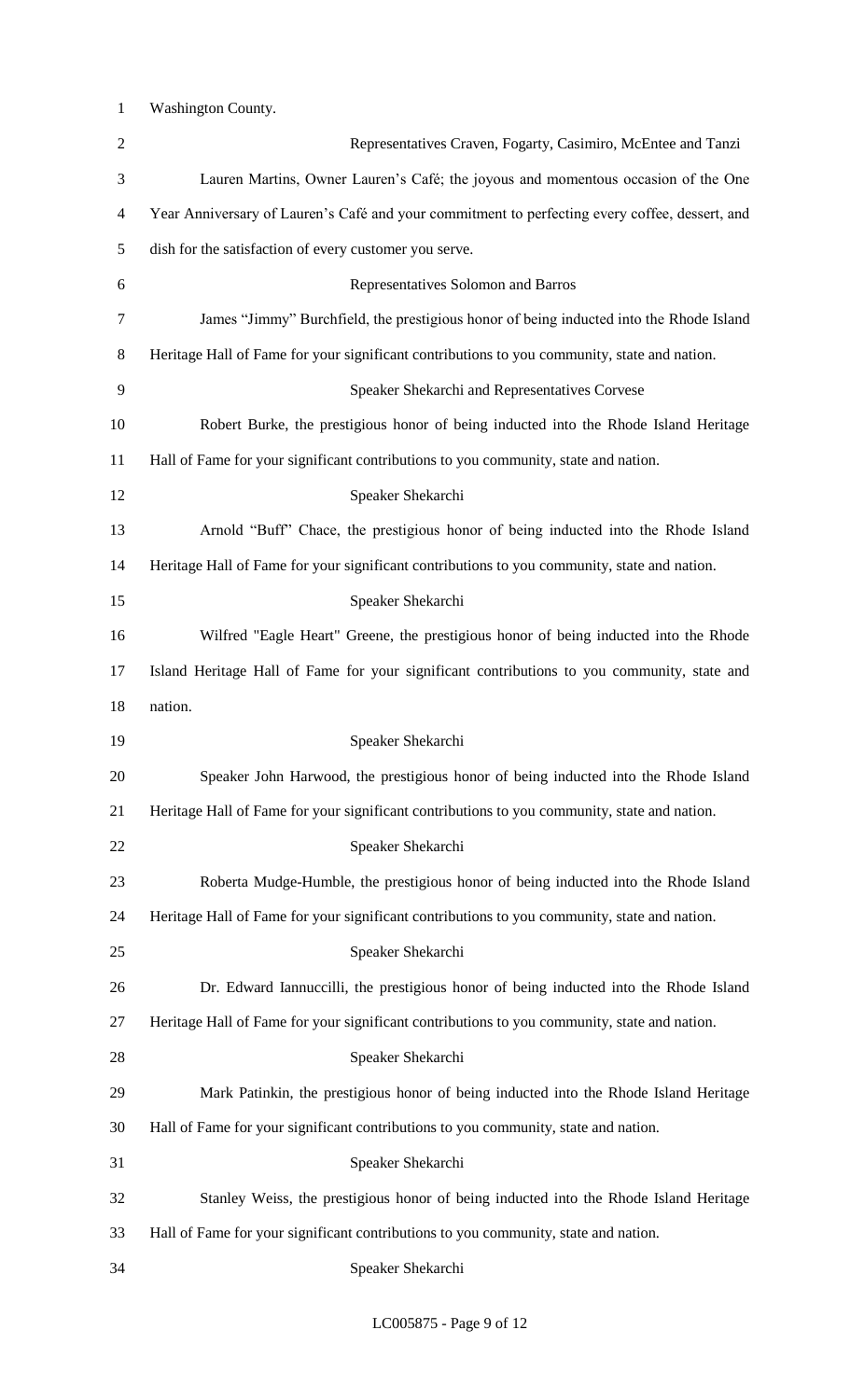| $\mathbf{1}$   | Jerry Tellier Jr., President; Pawtuxet Valley Preservation and Historical Society;                |
|----------------|---------------------------------------------------------------------------------------------------|
| $\overline{c}$ | preserving the history of, and promoting public knowledge and interest in the Pawtuxet Valley as  |
| 3              | well as making it more accessible to community members and visitors.                              |
| 4              | <b>Representative Noret</b>                                                                       |
| 5              | Royal Pacheco, Vice President; Pawtuxet Valley Preservation and Historical Society;               |
| 6              | preserving the history of, and promoting public knowledge and interest in the Pawtuxet Valley as  |
| 7              | well as making it more accessible to community members and visitors.                              |
| $8\,$          | <b>Representative Noret</b>                                                                       |
| 9              | Jan Mathews, Corresponding Secretary, Pawtuxet Valley Preservation and Historical                 |
| 10             | Society; preserving the history of, and promoting public knowledge and interest in the Pawtuxet   |
| 11             | Valley as well as making it more accessible to community members and visitors.                    |
| 12             | <b>Representative Noret</b>                                                                       |
| 13             | Cecilia St. Jean and Bob Chorney, Co Treasurers, Pawtuxet Valley Preservation and                 |
| 14             | Historical Society; preserving the history of, and promoting public knowledge and interest in the |
| 15             | Pawtuxet Valley as well as making it more accessible to community members and visitors.           |
| 16             | <b>Representative Noret</b>                                                                       |
| 17             | Lorraine Costa, Board of Director, Pawtuxet Valley Preservation and Historical Society;           |
| 18             | preserving the history of, and promoting public knowledge and interest in the Pawtuxet Valley as  |
| 19             | well as making it more accessible to community members and visitors.                              |
| 20             | Representative Noret                                                                              |
| 21             | Suzanne DeStefano, Board of Director, Pawtuxet Valley Preservation and Historical                 |
| 22             | Society; preserving the history of, and promoting public knowledge and interest in the Pawtuxet   |
| 23             | Valley as well as making it more accessible to community members and visitors.                    |
| 24             | <b>Representative Noret</b>                                                                       |
| 25             | Louis Maynard, Board of Director, Pawtuxet Valley Preservation and Historical Society;            |
| 26             | preserving the history of, and promoting public knowledge and interest in the Pawtuxet Valley as  |
| 27             | well as making it more accessible to community members and visitors.                              |
| 28             | Representative Noret                                                                              |
| 29             | Patricia Lee, Board of Director, Pawtuxet Valley Preservation and Historical Society;             |
| 30             | preserving the history of, and promoting public knowledge and interest in the Pawtuxet Valley as  |
| 31             | well as making it more accessible to community members and visitors.                              |
| 32             | <b>Representative Noret</b>                                                                       |
| 33             | Mary Reels, Board of Director, Pawtuxet Valley Preservation and Historical Society;               |
| 34             | preserving the history of, and promoting public knowledge and interest in the Pawtuxet Valley as  |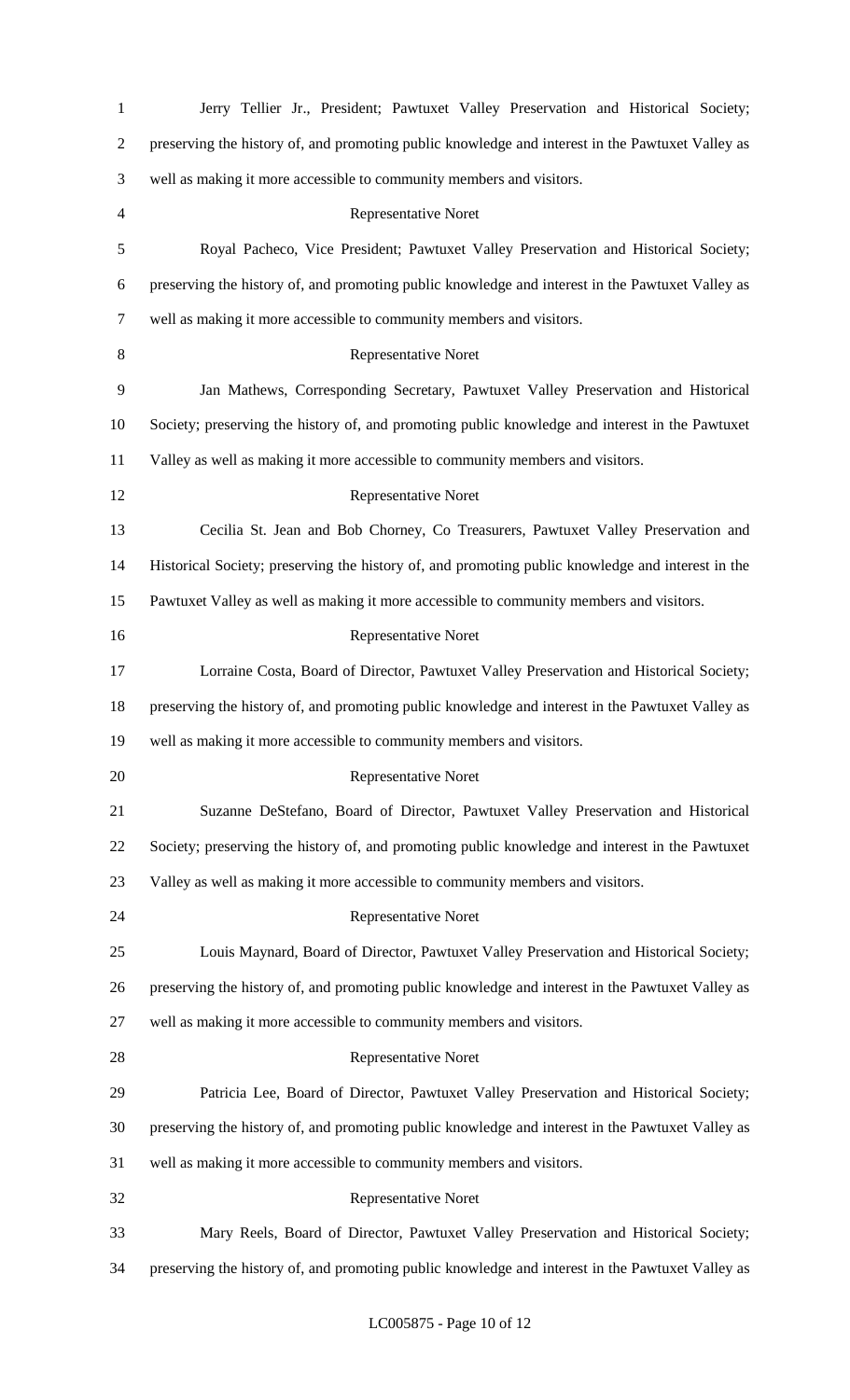| $\mathbf{1}$   | well as making it more accessible to community members and visitors.                          |
|----------------|-----------------------------------------------------------------------------------------------|
| $\overline{2}$ | Representative Noret                                                                          |
| 3              | Sarah Desjardin, the outstanding achievement of your attendance and graduation from           |
| $\overline{4}$ | Girls Future Firefighter Camp to train to be the next generation of female firefighters.      |
| 5              | Representatives Alzate and Felix                                                              |
| 6              | Molly McCrone, the outstanding achievement of your attendance and graduation from             |
| 7              | Girls Future Firefighter Camp to train to be the next generation of female firefighters.      |
| 8              | Representatives Alzate and Felix                                                              |
| 9              | Marielis Cruz, the outstanding achievement of your attendance and graduation from Girls       |
| 10             | Future Firefighter Camp to train to be the next generation of female firefighters.            |
| 11             | Representatives Alzate and Felix                                                              |
| 12             | Samura D.K. Poncet, the outstanding achievement of your attendance and graduation             |
| 13             | from Girls Future Firefighter Camp to train to be the next generation of female firefighters. |
| 14             | Representatives Alzate and Felix                                                              |
| 15             | Grace Brown, the joyous and momentous occasion of your 80th birthday.                         |
| 16             | Representative Diaz                                                                           |
| 17             | Firefighter Justin Hayward, North Kingstown Fire Department, the distinguished honor          |
| 18             | of being sworn in as a Firefighter on the North Kingstown Fir Department on June 10, 2022.    |
| 19             | Representative Casimiro                                                                       |
| 20             | Firefighter Joshua Bussman, North Kingstown Fire Department, the distinguished honor          |
| 21             | of being sworn in as a Firefighter on the North Kingstown Fir Department on June 10, 2022.    |
| 22             | Representative Casimiro                                                                       |
| 23             | Firefighter Stephen Lombardi, North Kingstown Fire Department, the distinguished              |
| 24             | honor of being sworn in as a Firefighter on the North Kingstown Fir Department on June 10,    |
| 25             | 2022.                                                                                         |
| 26             | Representative Casimiro                                                                       |
| 27             | Edgewood Yacht Club, the 134th Commissioning Day for Edgewood Yacht Club on May               |
| 28             | 14, 2022, where the spirit of seamanship and camaraderie transcends the years.                |
| 29             | Representative McNamara                                                                       |
| 30             | NOW, THEREFORE BE IT                                                                          |
| 31             | RESOLVED, That the House of Representatives hereby extends to the aforesaid persons           |
| 32             | and organizations its very best wishes on this memorable occasion and expresses the hope for  |
| 33             | continued good fortune; and be it further                                                     |
| 34             | RESOLVED, That the Secretary of State be and hereby is respectfully requested to              |
|                |                                                                                               |